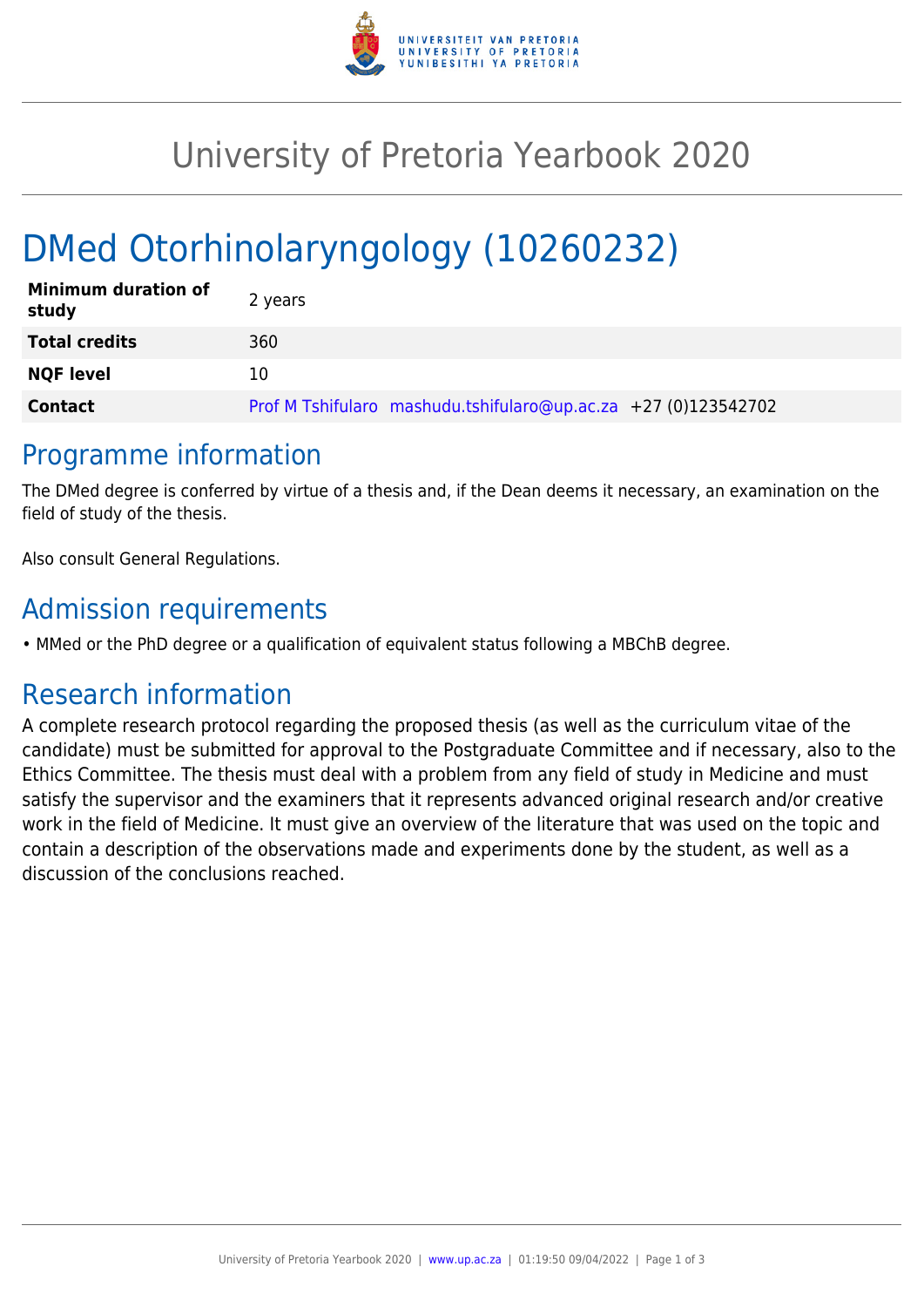

## Curriculum: Year 1

**Minimum credits: 360**

#### **Core modules**

[Thesis: Otorhinolaryngology 990](https://www.up.ac.za/faculty-of-education/yearbooks/2020/modules/view/ONK 990) (ONK 990) - Credits: 360.00